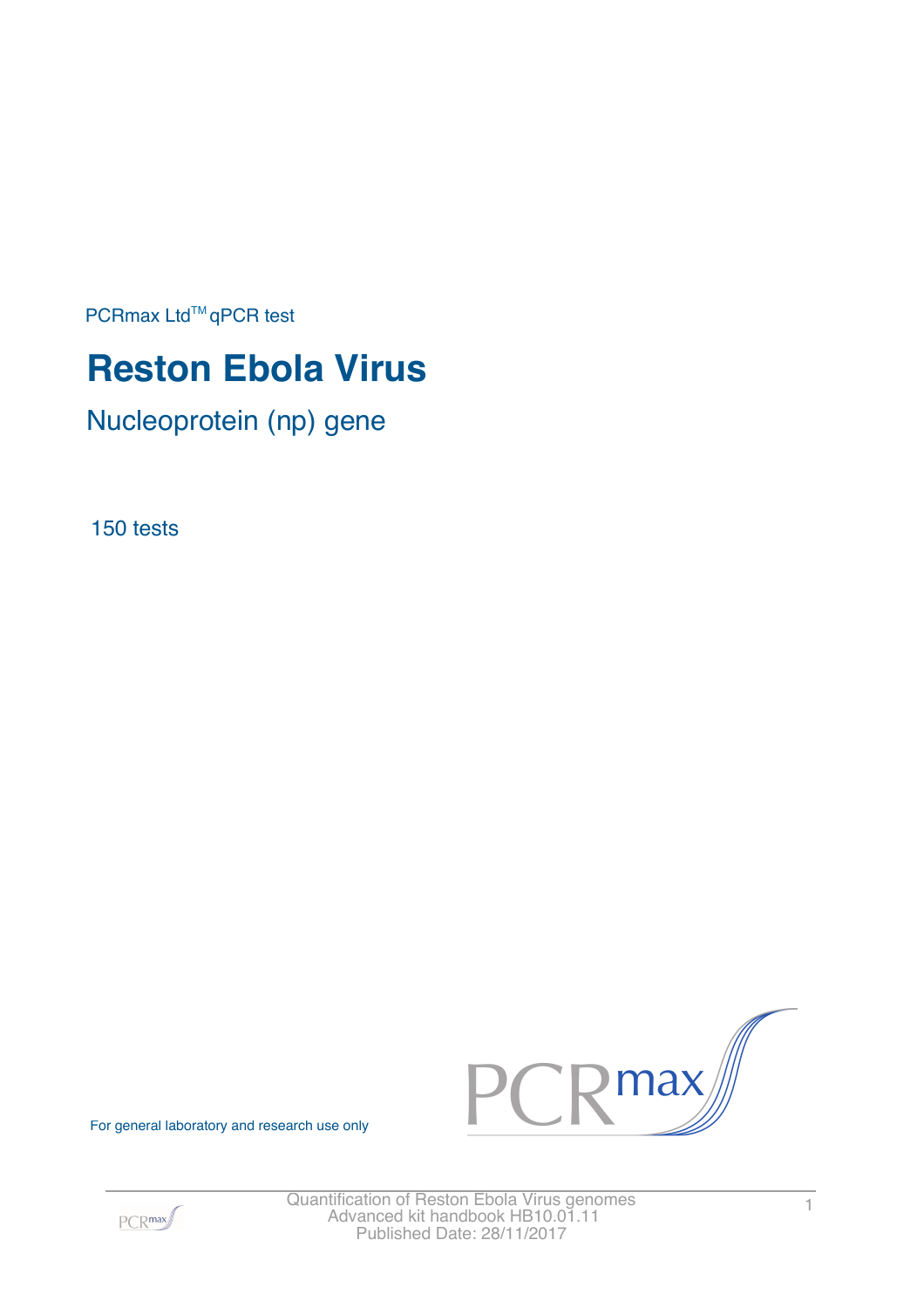# Introduction to Reston Ebola Virus

Ebola viruses are the causative agents for a severe, lethal viral disease called Ebola haemorrhagic fever in humans and primates. They are long, filamentous, enveloped and non-segmented viruses with a negative stranded RNA genome, belonging to the family Filoviridae. The genus Ebolavirus is comprised of five distinct species: Bundibugyo, Ivory Coast, Reston, Sudan and Zaire. They are tubular virions, generally 80 nm in diameter and 800 nm in length. The genome is approximately 19 kb long and consists of 7 linearly arranged genes in order 3'-NP-VP35-VP40-GP-VP30-VP24-L. The Reston Ebola species was first identified in 1989 in monkeys housed at a quarantine facility in Reston, Viginia, USA. The source of all of the Reston subtype outbreaks was traced to a single facility in the Philippines that exported the monkeys. This species of Ebola virus is lethal to monkeys but does not lead to disease in humans. It has also been isolated from bats and swine.

The Ebola virus is transmitted through close contact with the blood, secretions or other bodily fluids of infected animals, including those in aerosol form making it airborne. The virus usually enters the host through mucosal surfaces or skin abrasions and the incubation period is generally 5 to 20 days. Clinical signs of the infection include fever, headache, sore throat, joint and muscle aches, diarrhoea and weakness. It is a febrile haemorrhagic illness where the case-fatality rate varies between 25% and 90%. In severe cases of hemorrhagic fever, there can be damage to blood vessels and extensive internal and external bleeding or haemorrhage.

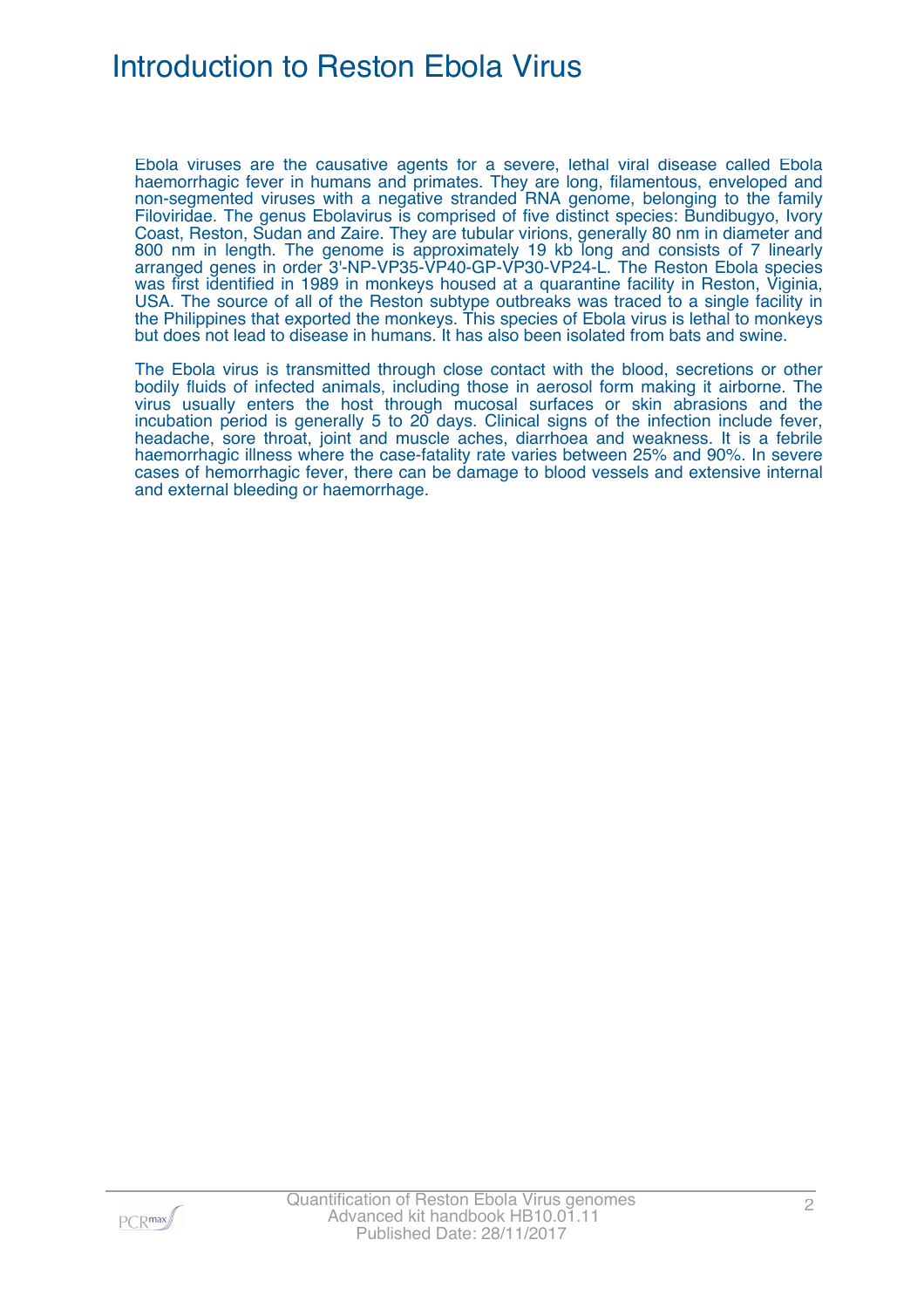# **Specificity**

The PCRmax™ qPCR Kit for Reston Ebola Virus (RESTV) genomes is designed for the in vitro quantification of RESTV genomes. The kit is designed to have the broadest detection profile possible whilst remaining specific to the RESTV genome.

The primers and probe sequences in this kit have 100% homology with a broad range of RESTV sequences based on a comprehensive bioinformatics analysis.

If you require further information, or have a specific question about the detection profile of this kit then please send an e.mail to CPtechsupport@coleparmer.com and our bioinformatics team will answer your question.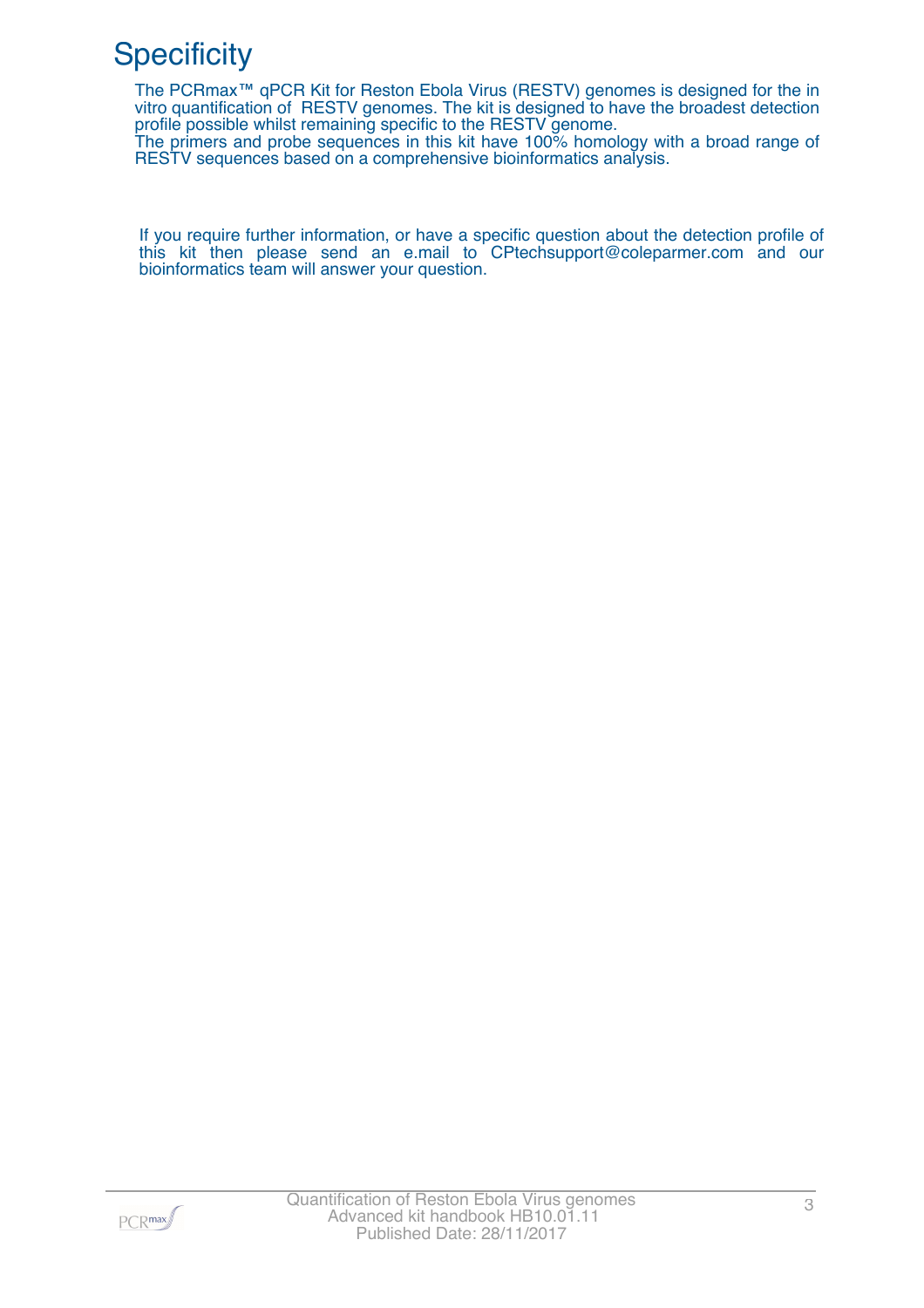# Kit contents

- **RESTV specific primer/probe mix (150 reactions BROWN)** FAM labelled
- **RESTV positive control template (for Standard curve RED)**
- **Internal extraction control primer/probe mix (150 reactions BROWN)** VIC labelled as standard
- **Internal extraction control RNA (150 reactions BLUE)**
- **Endogenous control primer/probe mix (150 reactions BROWN)** FAM labelled
- **RESTV/Internal extraction control/endogenous control RT primer mix (150 reactions GREEN)**

Required for two step protocol only

- **RNase/DNase free water (WHITE)** for resuspension of primer/probe mixes
- **Template preparation buffer (YELLOW)** for resuspension of internal extraction control template, positive control template and standard curve preparation

### Reagents and equipment to be supplied by the user

#### **Real-time PCR Instrument**

#### **RNA extraction kit**

This kit is designed to work well with all processes that yield high quality RNA with minimal PCR inhibitors.

#### **Lyophilised OneStep 2X RT-qPCR Master Mix**

This kit is designed to be compatible with all commercially available OneStep master mix that run with standard cycling conditions.

**Pipettors and Tips**

**Vortex and centrifuge**

**Thin walled 1.5 ml PCR reaction tubes**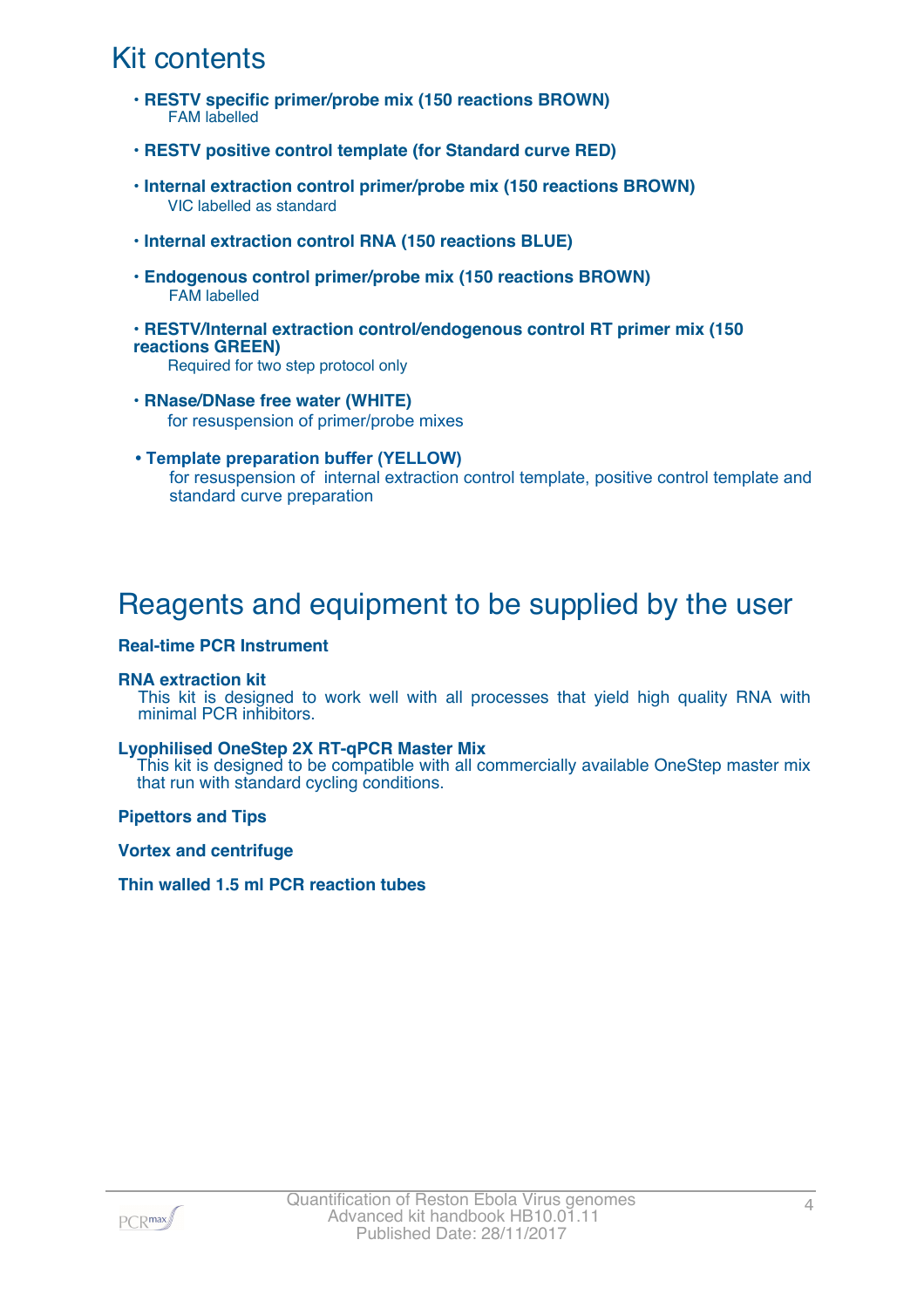### Kit storage and stability

This kit is stable at room temperature but should be stored at -20°C on arrival. Once the lyophilised components have been resuspended they should not be exposed to temperatures above **-20ºC for longer than 30 minutes and** unnecessary repeated freeze/thawing should be avoided. The kit is stable for six months from the date of resuspension under these circumstances.

If a standard curve dilution series is prepared this can be stored frozen for an extended period. If you see any degradation in this serial dilution a fresh standard curve can be prepared from the positive control.

**PCRmax does not recommend using the kit after the expiry date stated on the pack.**

### Suitable sample material

All kinds of sample material suited for PCR amplification can be used. Please ensure the samples are suitable in terms of purity, concentration, and RNA/DNA integrity (An internal PCR control is supplied to test for non specific PCR inhibitors). Always run at least one negative control with the samples. To prepare a negative-control, replace the template RNA sample with RNase/DNase free water.

### Dynamic range of test

Under optimal PCR conditions PCRmax RESTV detection kits have very high priming efficiencies of >95% and can detect less than 100 copies of target template.

# Notices and disclaimers

This product is developed, designed and sold for research purposes only. It is not intended for human diagnostic or drug purposes or to be administered to humans unless clearly expressed for that purpose by the Food and Drug Administration in the USA or the appropriate regulatory authorities in the country of use. During the warranty period PCRmax detection kits allow precise and reproducible data recovery combined with excellent sensitivity. For data obtained by violation to the general GLP guidelines and the manufacturer's recommendations the right to claim under guarantee is expired. PCR is a proprietary technology covered by several US and foreign patents. These patents are owned by Roche Molecular Systems Inc. and have been sub-licensed by PE Corporation in certain fields. Depending on your specific application you may need a license from Roche or PE to practice PCR. Additional information on purchasing licenses to practice the PCR process may be obtained by contacting the Director of Licensing at Roche Molecular Systems, 1145 Atlantic Avenue, Alameda, CA 94501 or Applied Biosystems business group of the Applera Corporation, 850 Lincoln Centre Drive, Foster City, CA 94404. In addition, the 5' nuclease assay and other homogeneous amplification methods used in connection with the PCR process may be covered by U. S. Patents 5,210,015 and 5,487,972, owned by Roche Molecular Systems, Inc, and by U.S. Patent 5,538,848, owned by The Perkin-Elmer Corporation.

# **Trademarks**

#### PCRmax<sup>™</sup> is a trademark of Cole-Parmer Ltd.

The PCR process is covered by US Patents 4,683,195, and 4,683,202 and foreign equivalents owned by Hoffmann-La Roche AG. BI, ABI PRISM® GeneAmp® and MicroAmp® are registered trademarks of the Applera Genomics (Applied Biosystems Corporation). BIOMEK® is a registered trademark of Beckman Instruments, Inc.; iCycler™ is a registered trademark of Bio-Rad Laboratories, Rotor-Gene is a trademark of Corbett Research. LightCycler™ is a registered trademark of the Idaho Technology Inc. GeneAmp®, TaqMan® and AmpliTaqGold® are registered trademarks of Roche Molecular Systems, Inc., The purchase of the PCRmax reagents cannot be construed as an authorization or implicit license to practice PCR under any patents held by Hoffmann-LaRoche Inc.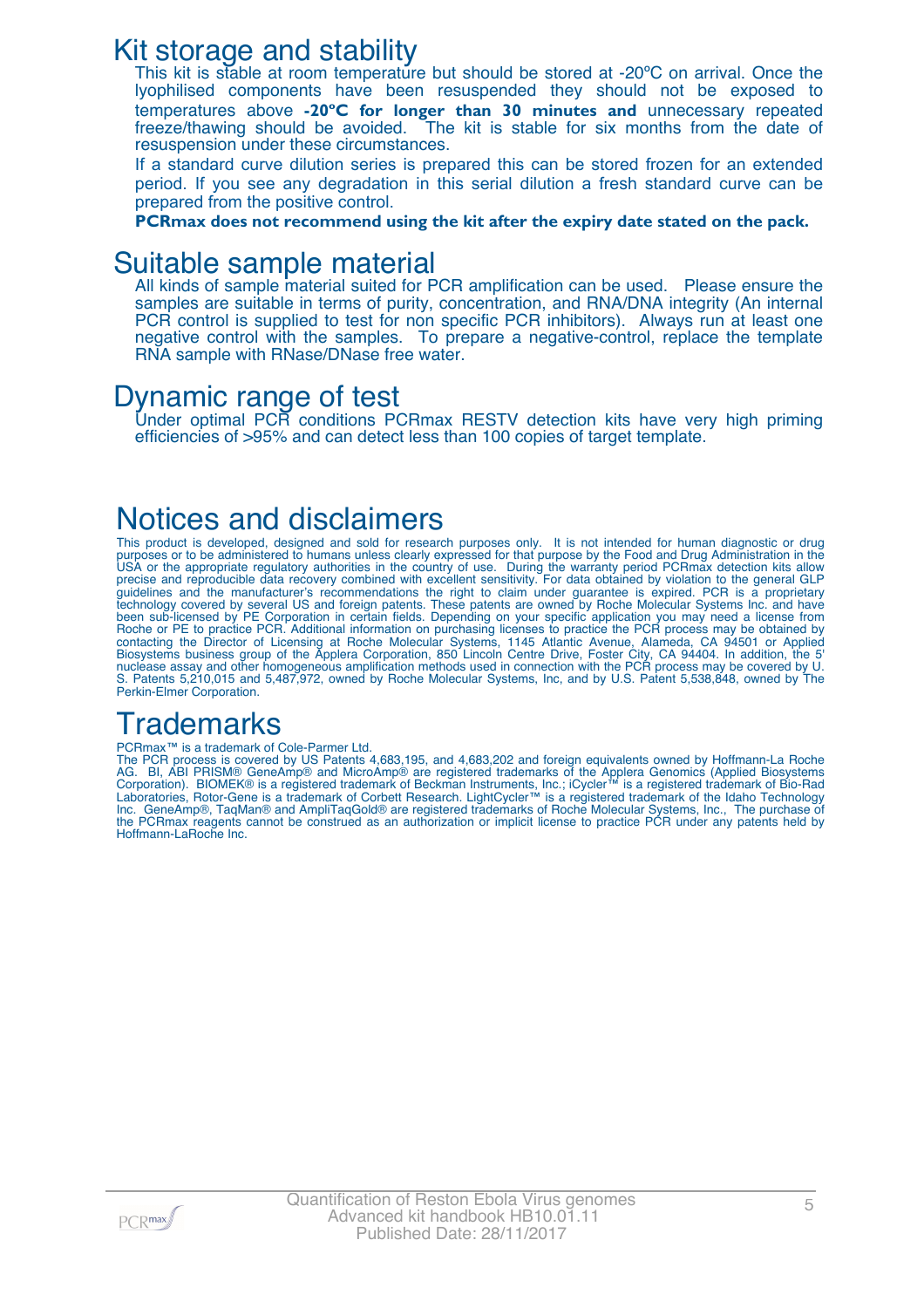# Principles of the test

#### **Real-time PCR**

A RESTV specific primer and probe mix is provided and this can be detected through the FAM channel.

The primer and probe mix provided exploits the so-called TaqMan® principle. During PCR amplification, forward and reverse primers hybridize to the RESTV cDNA. A fluorogenic probe is included in the same reaction mixture which consists of a DNA probe labeled with a 5`-dye and a 3`-quencher. During PCR amplification, the probe is cleaved and the reporter dye and quencher are separated. The resulting increase in fluorescence can be detected on a range of qPCR platforms.

#### **Positive control**

For copy number determination and as a positive control for the PCR set up, the kit contains a positive control template.

This can be used to generate a standard curve of RESTV copy number / Cq value. Alternatively the positive control can be used at a single dilution where full quantitative analysis of the samples is not required. Each time the kit is used, at least one positive control reaction must be included in the run. A positive result indicates that the primers and probes for detecting the target RESTV gene worked properly in that particular experimental scenario. If a negative result is obtained the test results are invalid and must be repeated. Care should be taken to ensure that the positive control does not contaminate any other kit component which would lead to false-positive results. This can be achieved by handling this component in a Post PCR environment. Care should also be taken to avoid cross-contamination of other samples when adding the positive control to the run. This can be avoided by sealing all other samples and negative controls before pipetting the positive control into the positive control well.

#### **Negative control**

To validate any positive findings a negative control reaction should be included every time the kit is used. For this reaction the RNase/DNase free water should be used instead of template. A negative result indicates that the reagents have not become contaminated while setting up the run.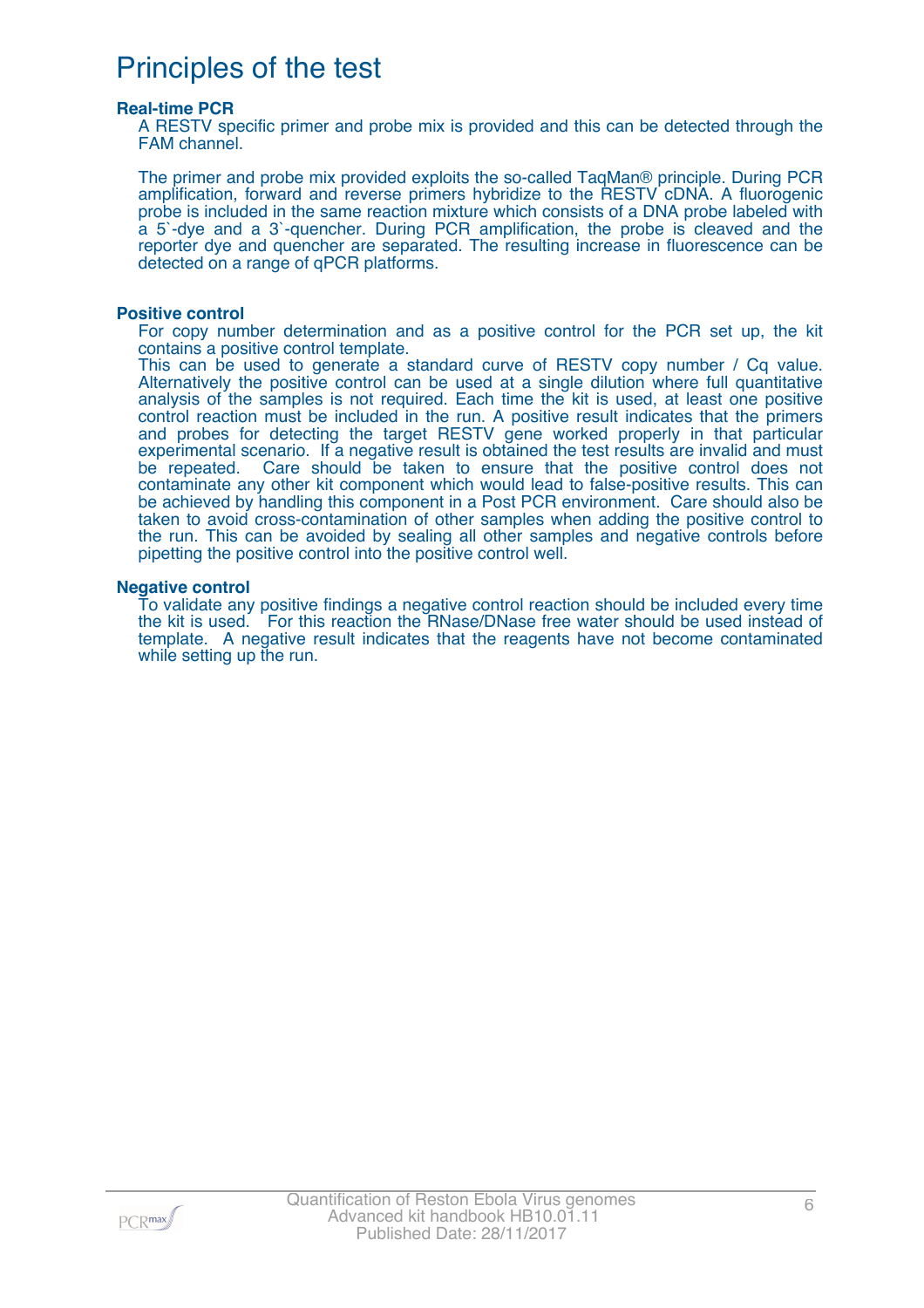#### **Internal RNA extraction control**

When performing RNA extraction, it is often advantageous to have an exogenous source of RNA template that is spiked into the lysis buffer. This control RNA is then co-purified with the sample RNA and can be detected as a positive control for the extraction process. Successful co-purification and qPCR for the control RNA also indicates that PCR inhibitors are not present at a high concentration.

A separate RT primer mix and a qPCR primer/probe mix are supplied with this kit to detect the exogenous RNA using qPCR. The PCR primers are present at PCR limiting concentrations which allows multiplexing with the target sequence primers. Amplification of the control cDNA does not interfere with detection of the RESTV target cDNA even when present at low copy number. The Internal control is detected through the VIC channel and gives a Cq value of 28+/-3 depending on the level of sample dilution.

#### **Endogenous control**

To confirm extraction of a valid biological template, a primer and probe mix is included to detect an endogenous gene. Detection of the endogenous control is through the FAM channel and it is NOT therefore possible to perform a multiplex with the RESTV primers. A poor endogenous control signal may indicate that the sample did not contain sufficient biological material.

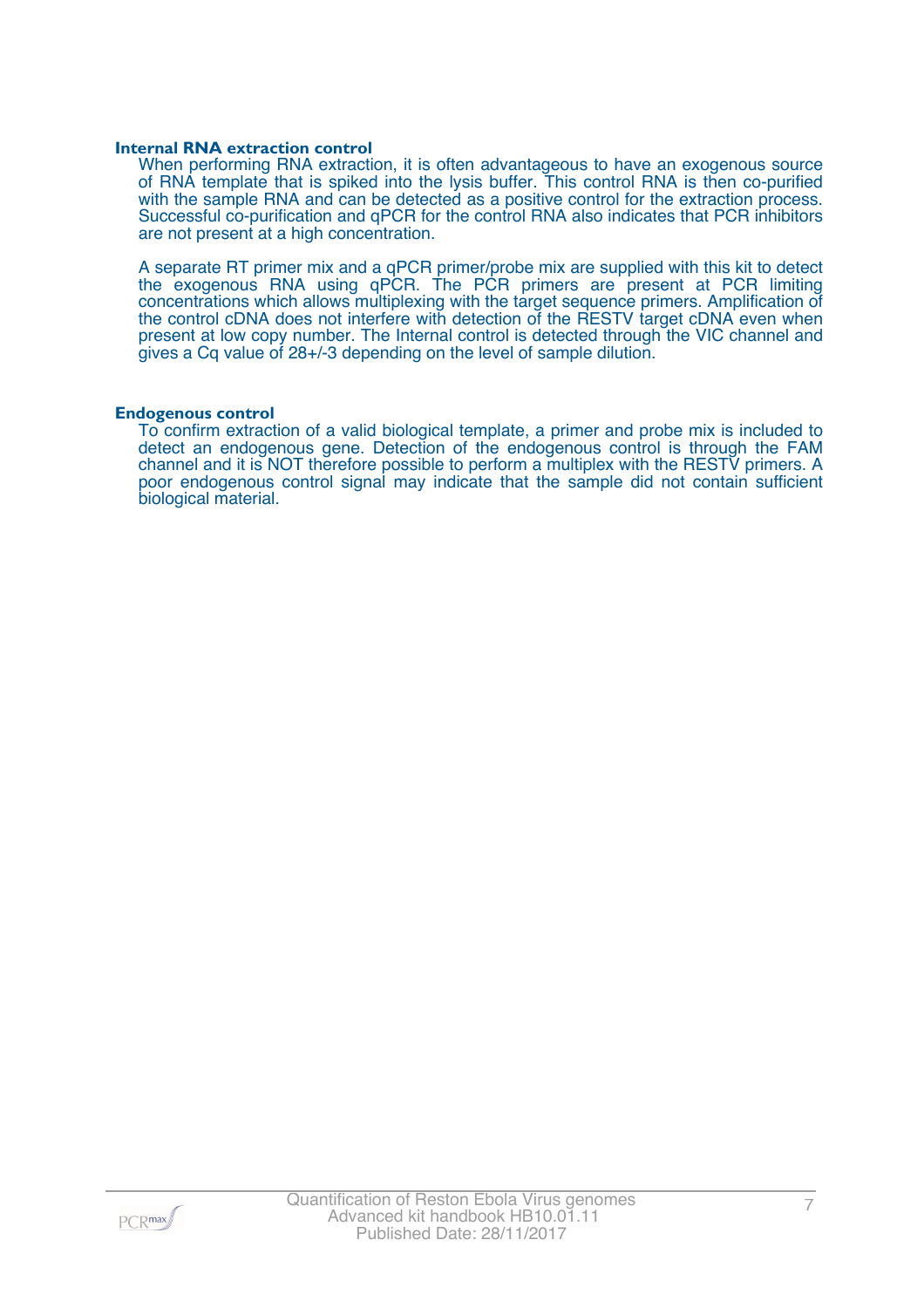### Resuspension protocol

To minimize the risk of contamination with foreign DNA, we recommend that all pipetting be performed in a PCR clean environment. Ideally this would be a designated PCR lab or PCR cabinet. Filter tips are recommended for all pipetting steps.

- **1. Pulse-spin each tube in a centrifuge before opening.** This will ensure lyophilised primer and probe mix is in the base of the tube and is not spilt upon opening the tube.
- **2. Resuspend the primer/probe mixes in the RNase/DNase free water supplied, according to the table below:**

To ensure complete resuspension, vortex each tube thoroughly.

| Component - resuspend in water                       | <b>Volume</b>   |
|------------------------------------------------------|-----------------|
| <b>Pre-PCR pack</b>                                  |                 |
| RESTV primer/probe mix (BROWN)                       | $165$ µ $\vert$ |
| Internal extraction control primer/probe mix (BROWN) | $165$ µl        |
| <b>RESTV RT primer mix (GREEN)</b>                   | $165$ µl        |
| Endogenous control primer/probe mix (BROWN)          | $165$ µl        |

**3. Resuspend the internal control template and positive control template in the template preparation buffer supplied, according to the table below:** To ensure complete resuspension, vortex each tube thoroughly.

| Component - resuspend in template preparation buffer |         |  |
|------------------------------------------------------|---------|--|
| <b>Pre-PCR heat-sealed foil</b>                      |         |  |
| Internal extraction control RNA (BLUE)               | $600$ µ |  |
| <b>Post-PCR heat-sealed foil</b>                     |         |  |
| <b>RESTV</b> Positive Control Template (RED) *       |         |  |

\* This component contains high copy number template and is a VERY significant contamination risk. It must be opened and handled in a separate laboratory environment, away from the other components.

### RNA extraction

The internal extraction control RNA can be added either to the RNA lysis/extraction buffer or to the RNA sample once it has been resuspended in lysis buffer.

**DO NOT add the internal extraction control RNA directly to the unprocessed biological sample as this will lead to degradation and a loss in signal.**

- **1. Add 4µl of the Internal extraction control RNA (BLUE) to each sample in RNA lysis/extraction buffer per sample.**
- **2. Complete RNA extraction according to the manufacturers protocols.**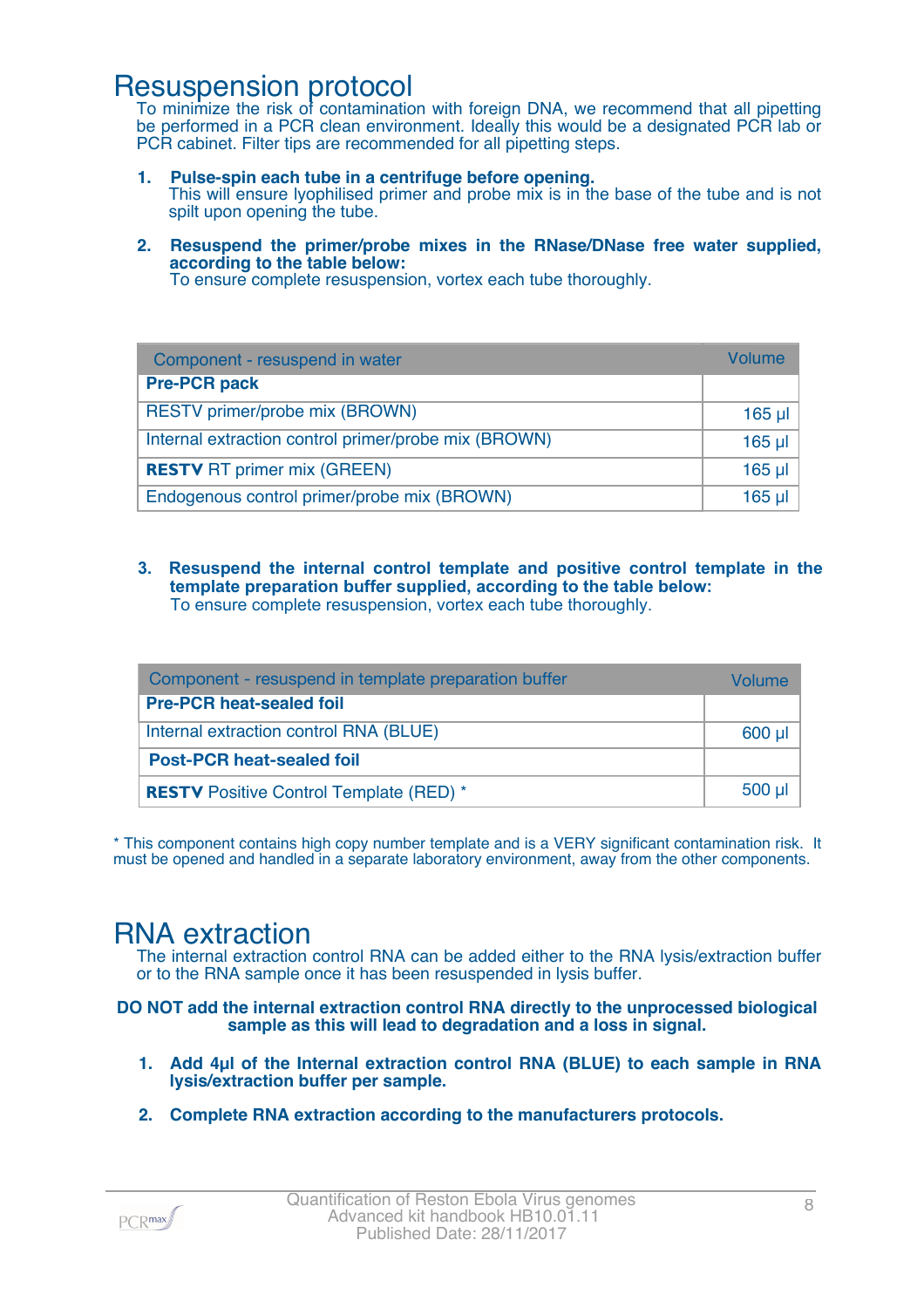### OneStep RT-qPCR detection protocol

A OneStep approach combining the reverse transcription and amplification in a single closed tube is the preferred method.

#### **For optimum performance and sensitivity.**

All pipetting steps and experimental plate set up should be performed on ice. After the plate is poured proceed immediately to the One Step amplification protocol. Prolonged incubation of reaction mixes at room temperature can lead to PCR artifacts that reduce the sensitivity of detection.

#### **1. For each RNA sample prepare a reaction mix according to the table below:** Include sufficient reactions for positive and negative controls.

| Component                                            | Volume         |
|------------------------------------------------------|----------------|
| Lyophilised OneStep 2X RT-qPCR Master Mix            | $10 \mu$       |
| RESTV primer/probe mix (BROWN)                       | 1 ul           |
| Internal extraction control primer/probe mix (BROWN) | 1 ul           |
| RNase/DNase free water (WHITE)                       | 3 <sub>µ</sub> |
| <b>Final Volume</b>                                  | 15 µl          |

**2. For each RNA sample prepare an endogenous control reaction according to the table below (optional):** This control reaction will provide crucial information regarding the quality of the

biological sample.

| Component                                   | Volume   |
|---------------------------------------------|----------|
| Lyophilised OneStep 2X RT-qPCR Master Mix   | $10 \mu$ |
| Endogenous control primer/probe mix (BROWN) | 1 µI     |
| RNase/DNase free water (WHITE)              | 4 µl     |
| <b>Final Volume</b>                         | 15 ul    |

- **3. Pipette 15µl of these mixes into each well according to your qPCR experimental plate set up.**
- **4. Pipette 5µl of RNA template into each well, according to your experimental plate set up.**

For negative control wells use 5µl of RNase/DNase free water. The final volume in each well is 20µl.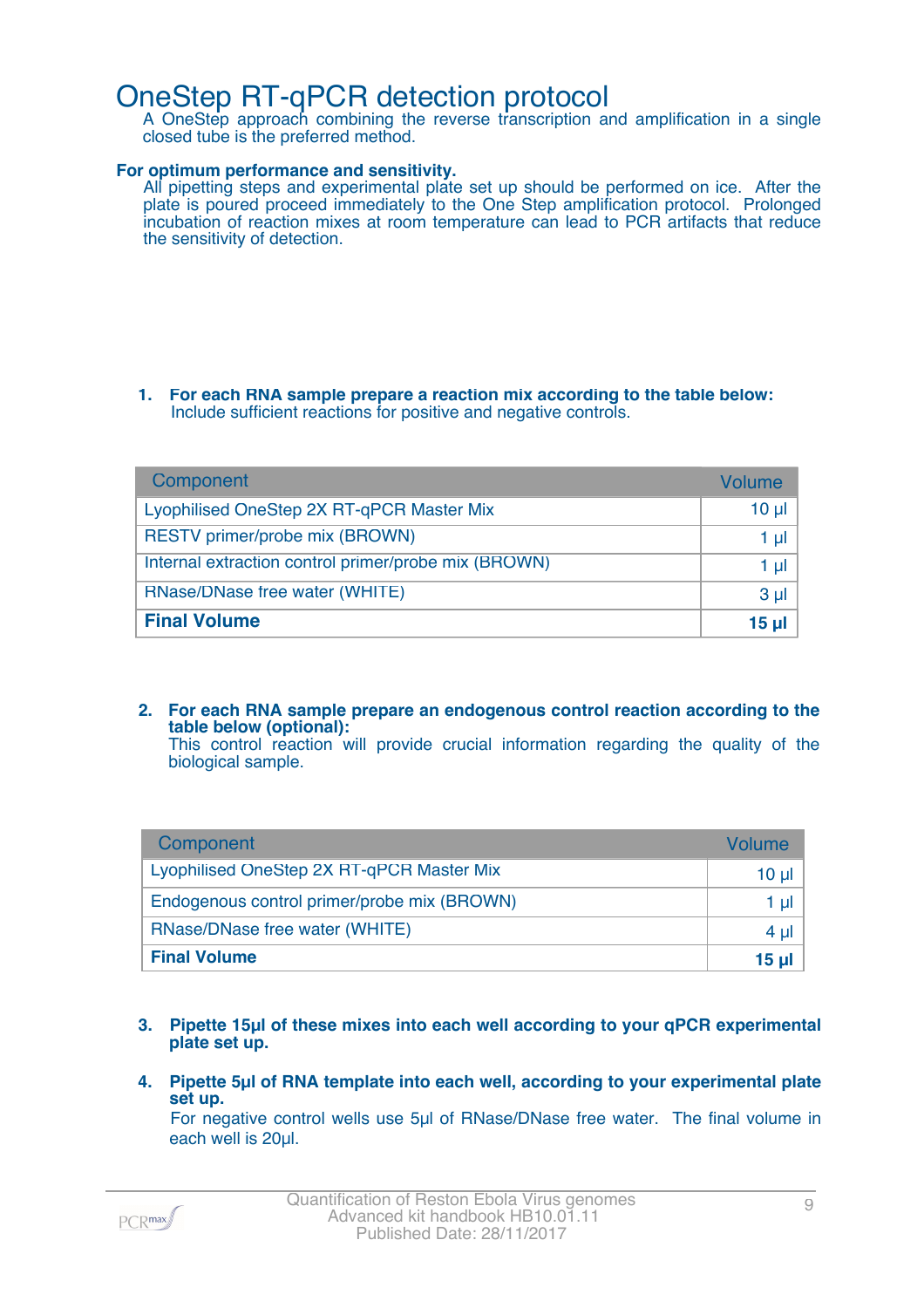#### **5. If a standard curve is included for quantitative analysis prepare a reaction mix according to the table below:**

| Component                                        | Volume    |
|--------------------------------------------------|-----------|
| <b>Lyophilised OneStep 2X RT-qPCR Master Mix</b> | $10 \mu$  |
| <b>RESTV</b> primer/probe mix (BROWN)            | $1$ µ $ $ |
| RNase/DNase free water (WHITE)                   | $4 \mu$   |
| <b>Final Volume</b>                              | $15$ µl   |

#### **6. Preparation of standard curve dilution series.**

1) Pipette 90µl of template preparation buffer into 5 tubes and label 2-6

- 2) Pipette 10µl of Positive Control Template (RED) into tube 2
- 3) Vortex thoroughly
- 4) Change pipette tip and pipette 10 µl from tube 2 into tube 3

5) Vortex thoroughly

Repeat steps 4 and 5 to complete the dilution series

| <b>Standard Curve</b>         | <b>Copy Number</b>     |
|-------------------------------|------------------------|
| Tube 1 Positive control (RED) | $2 \times 10^5$ per µl |
| Tube 2                        | $2 \times 10^4$ per µl |
| Tube 3                        | $2 \times 10^3$ per µl |
| Tube 4                        | $2 \times 10^2$ per µl |
| Tube 5                        | $20$ per $\mu$         |
| Tube 6                        | 2 per $\mu$            |

**7. Pipette 5µl of standard template into each well for the standard curve according to your plate set-up** The final volume in each well is 20µl.

# OneStep RT-qPCR amplification protocol

Amplification conditions using Lyophilised OneStep 2X RT-qPCR Master Mix.

|             | <b>Step</b>                  | <b>Time</b>      | <b>Temp</b> |
|-------------|------------------------------|------------------|-------------|
|             | <b>Reverse Transcription</b> | $10 \text{ min}$ | 55 °C       |
|             | Enzyme activation            | 2 min            | 95 °C       |
| Cycling x50 | <b>Denaturation</b>          | 10 <sub>s</sub>  | 95 °C       |
|             | <b>DATA COLLECTION *</b>     | 60 s             | 60 °C       |

\* Fluorogenic data should be collected during this step through the FAM and VIC channels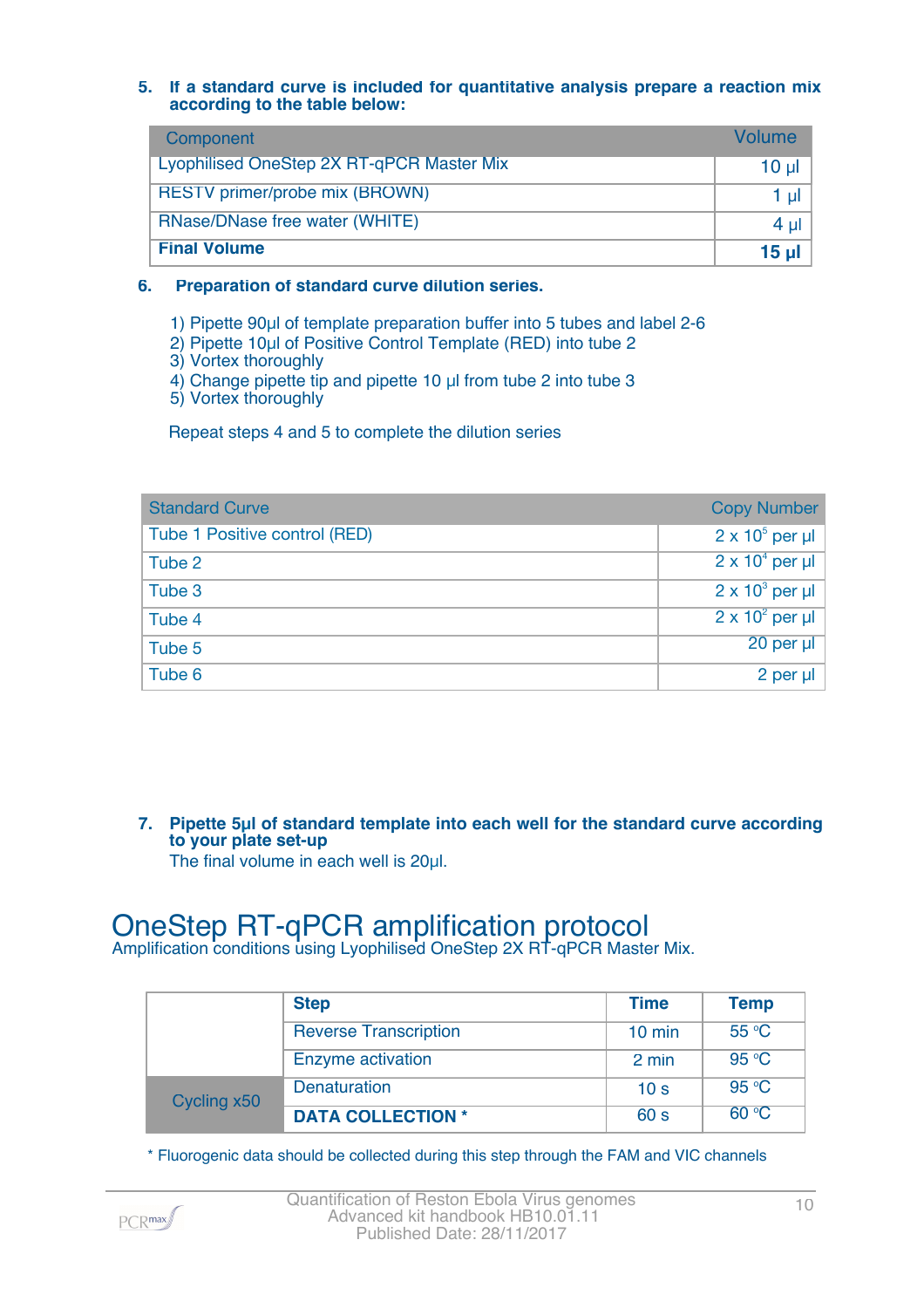# Interpretation of Results

| <b>Target</b><br>(FAM) | Internal<br>control<br>(NIC) | <b>Positive</b><br>control | <b>Negative</b><br>control | Interpretation                                                                                                  |
|------------------------|------------------------------|----------------------------|----------------------------|-----------------------------------------------------------------------------------------------------------------|
| $\leq 30$              | $+ 1 -$                      | ÷                          |                            | <b>POSITIVE QUANTITATIVE RESULT</b><br>calculate copy number                                                    |
| > 30                   | ÷                            | ÷                          |                            | <b>POSITIVE QUANTITATIVE RESULT</b><br>calculate copy number                                                    |
| > 30                   |                              | ÷                          |                            | <b>POSITIVE QUALITATIVE RESULT</b><br>do not report copy number as this<br>may be due to poor sample extraction |
|                        | ÷                            | ÷                          |                            | <b>NEGATIVE RESULT</b>                                                                                          |
| $+ 1 -$                | $+ 1 -$                      |                            | $\leq$ 35                  | <b>EXPERIMENT FAILED</b><br>due to test contamination                                                           |
| $+ 1 -$                | $+$ / -                      | ÷                          | > 35                       | $\star$                                                                                                         |
|                        |                              | ÷                          |                            | <b>SAMPLE PREPARATION FAILED</b>                                                                                |
|                        |                              |                            |                            | <b>EXPERIMENT FAILED</b>                                                                                        |

Positive control template (RED) is expected to amplify between Cq 16 and 23. Failure to satisfy this quality control criterion is a strong indication that the experiment has been compromised.

\*Where the test sample is positive and the negative control is positive with a  $Cq > 35$ , the sample must be reinterpreted based on the relative signal strength of the two results:



If the sample amplifies  $>$  5 Cq earlier than the negative control then the sample should be reinterpreted (via the table above) with the negative control verified as negative.



If the sample amplifies < 5 Cq earlier than the negative control then the positive sample result is invalidated and the result should be determined inconclusive due to test contamination. The test for this sample should be repeated.